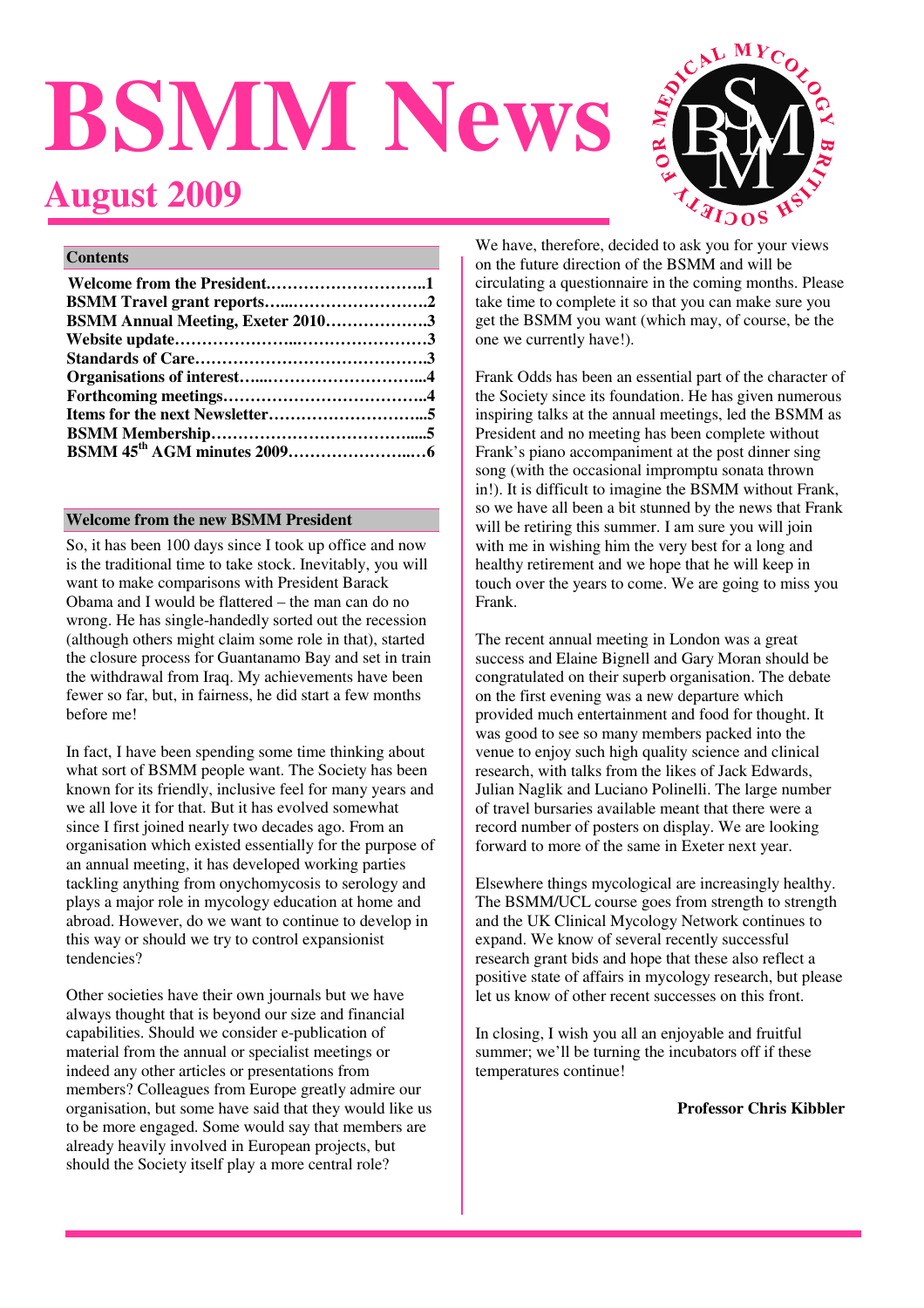

#### **BSMM Travel Grant Report**

**BSMM 45th Annual Meeting, London 2009** 

I was delighted to receive a BSMM travel grant this year to allow me to attend the 2009 BSMM annual meeting which took place in the luxurious surroundings of South Kensington, London. Elaine Bignell and Gary Moran put together an excellent meeting with an outstanding scientific programme. The conference covered a broad range of clinical, diagnostic and molecular subject areas and, with nearly 100 delegates, was a fantastic opportunity to meet researchers in the field.

The meeting kicked off with a reception and poster session followed by our very own "Question Time" where the role of translational research in medical mycology was debated. A panel of experts from academic, industrial and clinical backgrounds encouraged discussion on topics including the relevance of basic science in the clinical setting and the meaning of translational research in the funding context.

The 23 oral presentations covered a diverse range of topics and fungal species. Each session was comprised of keynote lectures which were followed by shorter talks. Joy Sturtevant began the Medical Mycology session describing mis-regulation of signal transduction pathways in *Candida*, this was followed by the Host Immunity section in which Julian Naglik and Jack Edwards told us about epithelial cell responses to microbes and *Candida albicans* vaccine development respectively. The afternoon session covered Antifungals including a description of antifungal antibody derived peptides by Luciano Polonelli.

The foundation lecture was delivered by Chris Hitchcock who gave an informative and interesting account containing personal reflections on the discovery and development of voriconazole. This was followed by the annual dinner - to the accompaniment of a string quartet and magician - and of course the traditional BSMM sing song!

Day two began with a session on Translational Research in which Concha Gil described proteomic techniques to study candidiasis and Arianna Tavanti the use of microarray methods to identify fungi. In the final session of the meeting, Signalling and Morphogenesis, Nick Read gave us a stunning overview of live cell imaging in fungi.

I would like to extend my thanks to the BSMM for providing me with a travel grant to attend this fantastic meeting and giving me the opportunity to present my research to the community.

**Lucy Holcombe** 

**25th Fungal Genetics Conference at Asilomar Conference Centre, Pacific Grove, CA. March 2009**  The meeting saw the participation of nearly 1000 scientists from all around the world including 300 students. The subjects presented at the meeting covered the entire fungal kingdom including the most known human and plant pathogens *A. fumigatus*, *C. albicans*, *C. neoformans*, *U. maydis* and several others. The four plenary sessions were divided in Genome evolution and dynamics, Gene regulation and metabolism, Signalling, development and sex, Pathogenic and symbiotic interactions. They were attended by a high number of scientists and the level of information provided was extraordinary. Four concurrent sessions were scheduled in the afternoons that covered all the subjects currently studied in fungi. I have personally attended several talks that were related to my PhD project or that were of my interest including sessions of Interaction between fungi and their human host, Secondary metabolism, Cool tools for molecular biology and many others. 672 posters were presented, reflecting the high number of participants. The poster presentation was divided in three evening sessions in order to give the possibility to the scientists to walk around the room, read the posters, ask questions and enjoy a beer all together. I personally noticed a high number of posters were system biology and comparative genomics were used as research tools. These two research approaches are probably the present and the future of fungal research. During the presentation of my poster titled "Distinct and overlapping transcriptional responses to calcium and alkaline exposure in *Aspergillus fumigatus*" a good number of people stopped by it and asked me details about my project. The poster won one of the 10 Eukaryotic Cell Outstanding Young Investigator Awards sponsored by the American Society for Microbiology.

#### **Omar Loss**

**ISHAM 2009 Tokyo, Japan, 25-29 May 2009.**  I would like to thank the BSMM for granting me a Travel award to attend the  $17<sup>th</sup>$  congress of ISHAM 2009 meeting in Tokyo in May.

The conference provided a wonderful opportunity to learn a wide range of medical mycology including pathogenesis, clinical, diagnosis, treatment, molecular genetic and immune response.

The conference lasted for 5 days and every day included various sessions of fungal pathogens in humans. An array of topics was covered with 48 separate symposium and 11 informal working or discussion groups took place. Especially, the keynote

**BSMM Newsletter: Sue Howell E-mail: susan.howell@kcl.ac.uk**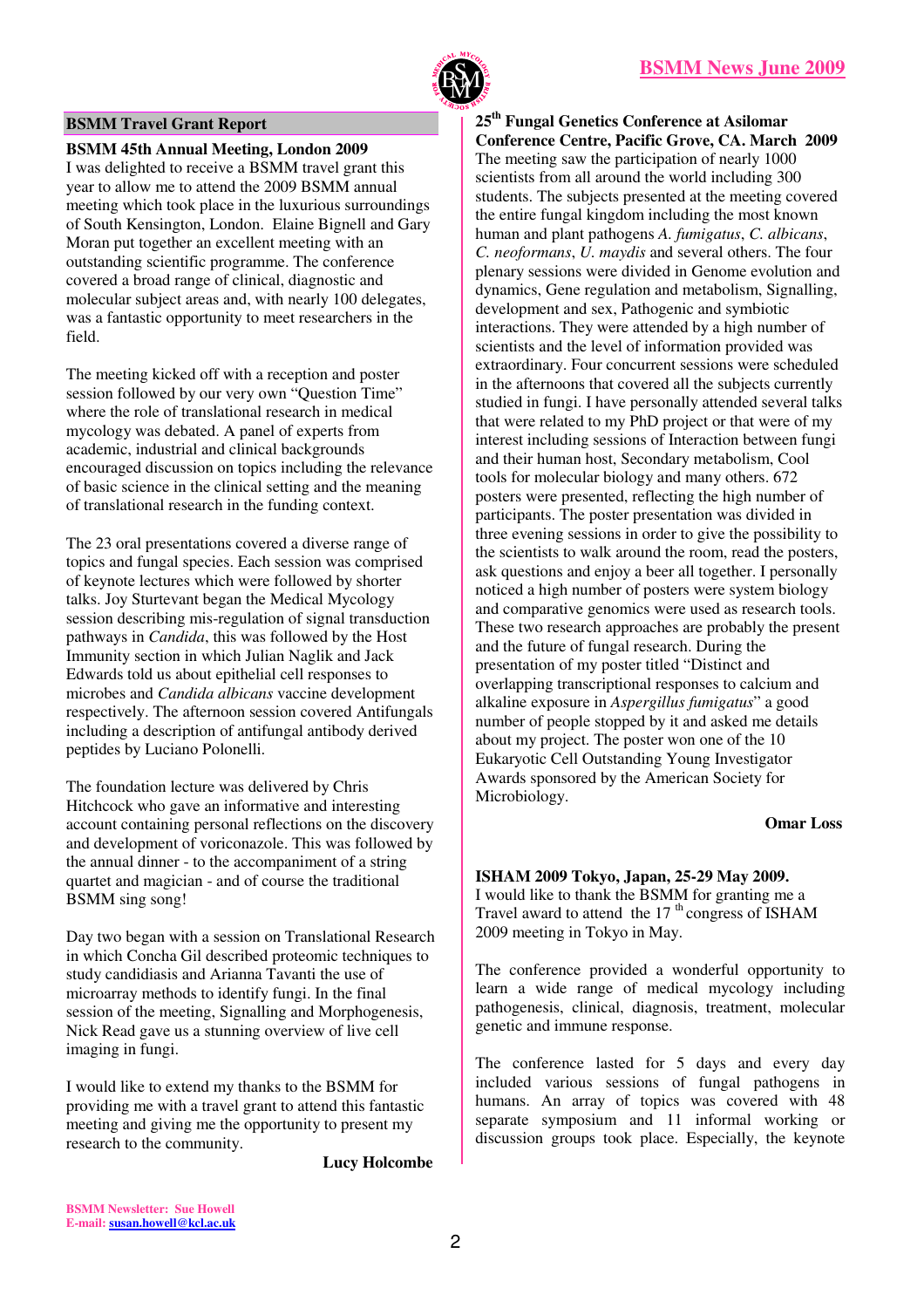

lectures from the world leaders of medical mycology were very impressive.

I particularly enjoyed the poster sessions with nearly 500 posters on display throughout the meeting and got to know new people, all interested in medical mycology. It was very impressive to be able to attend some of Japanese culture in Japan night at the Four Seasons Hotel.

This conference also provided a new and unique forum dedicated to brief poster presentations, in addition to the regular poster exhibitions, to give poster presenters a good opportunity to explain and discuss their research and findings with potential new collaborators from all over the world. I was very pleased to be given the opportunity to exhibit my work at this conference.

Attending the meeting was a great opportunity to meet other people in the medical mycology field and talk about their work and interests. This will result in a collaborative project in the future. I really appreciated the opportunity to participate in this meeting and my new updated knowledge will help my research to be stronger. I would like to thank the BSMM one more time for supporting me to join the ISHAM 2009 conference.

#### **Sirida Youngchim**

#### **BSMM Annual Meeting Exeter 2010**

The **46th annual meeting** of the society will be held at the **University of Exeter** from **Sunday 18th April** to **Tuesday 20th April 2010**. The annual dinner will be in the Woodbridge suite of the Reed Hall Events Centre (http://www.exeter.ac.uk/reedhall/) on the Monday evening after the annual general meeting and Foundation lecture. Accommodation will consist of en suite rooms in Holland hall (please see virtual tour at http://www.exeter.ac.uk/virtualtours/accommodationbro adband/holland.shtml) or details of local hotel accommodation can be requested from the local organiser. All conference facilities for meeting sessions, accommodation and the annual dinner are within five minutes walk across the beautiful campus grounds. The conference programme will consist of six sessions covering topics from all areas of medical mycology, further details will be provided nearer the time.

> **Steven Bates, Local organiser s.bates@ex.ac.uk**

#### **Website update**

Work continues to progress on the new look website and the launch is expected to take place over the next few months. If anyone has any suggestions or material for the website please contact Carol at c.a.munro@abdn.ac.uk.

#### **Standards of Care**

Dr Silke Schelenz and colleagues from the BSMM completed and published an audit on standards of care for patients with invasive mycoses earlier this year. The full citation and abstract for the paper are shown below (downloaded from PubMed).

#### **Schelenz S, Barnes RA, Kibbler CC, Jones BL, Denning DW. Standards or care for patients with invasive fungal infections within the United Kingdom: a national audit. Journal of Infection 2009; 58 (2): 145-153**

OBJECTIVE: The objective of this study was to audit the compliance and implementation of the British Society for Medical Mycology standards of care for patients with invasive infections in UK hospitals. METHODS: A multidisciplinary audit questionnaire regarding the processing of microbiology and histopathology specimens, radiology imaging and clinical management of patients with invasive fungal infections was distributed to UK hospitals. RESULTS: The study has shown that speciation of Candida and Aspergillus isolates from sterile sites was performed in 42-98% of hospitals. Microscopy of bronchoscopy specimens was not undertaken in 13 of 62 (21%) laboratories. Cryptococcal culture and antigen were undertaken routinely in abnormal CSF in 40-75% and 31-83% of at-risk patients but only in 12% of abnormal CSFs in patients without risk factors. Detailed fungal morphology was provided by <50% of histopathology departments. Most hospitals provided a timely HRCT or MRI on patients suspected to have an invasive fungal infection, but early treatment failed to occur in 15% of hospitals. In patients presenting with candidaemia, central venous catheters (CVC) were not changed routinely within 48h in 15%. CONCLUSION: Improvement in microbiology and histopathology specimen processing as well as rapid interventions such as initiation of anti-fungal therapy or CVC line removal could improve diagnostic rates and clinical outcomes of invasive fungal infections.

#### **Organisations of interest**

The Biosciences Federation merged with the Institute of Biology on 23rd April 2009. The following press release was issued:

#### **UK's leading biology organisations agree to unification**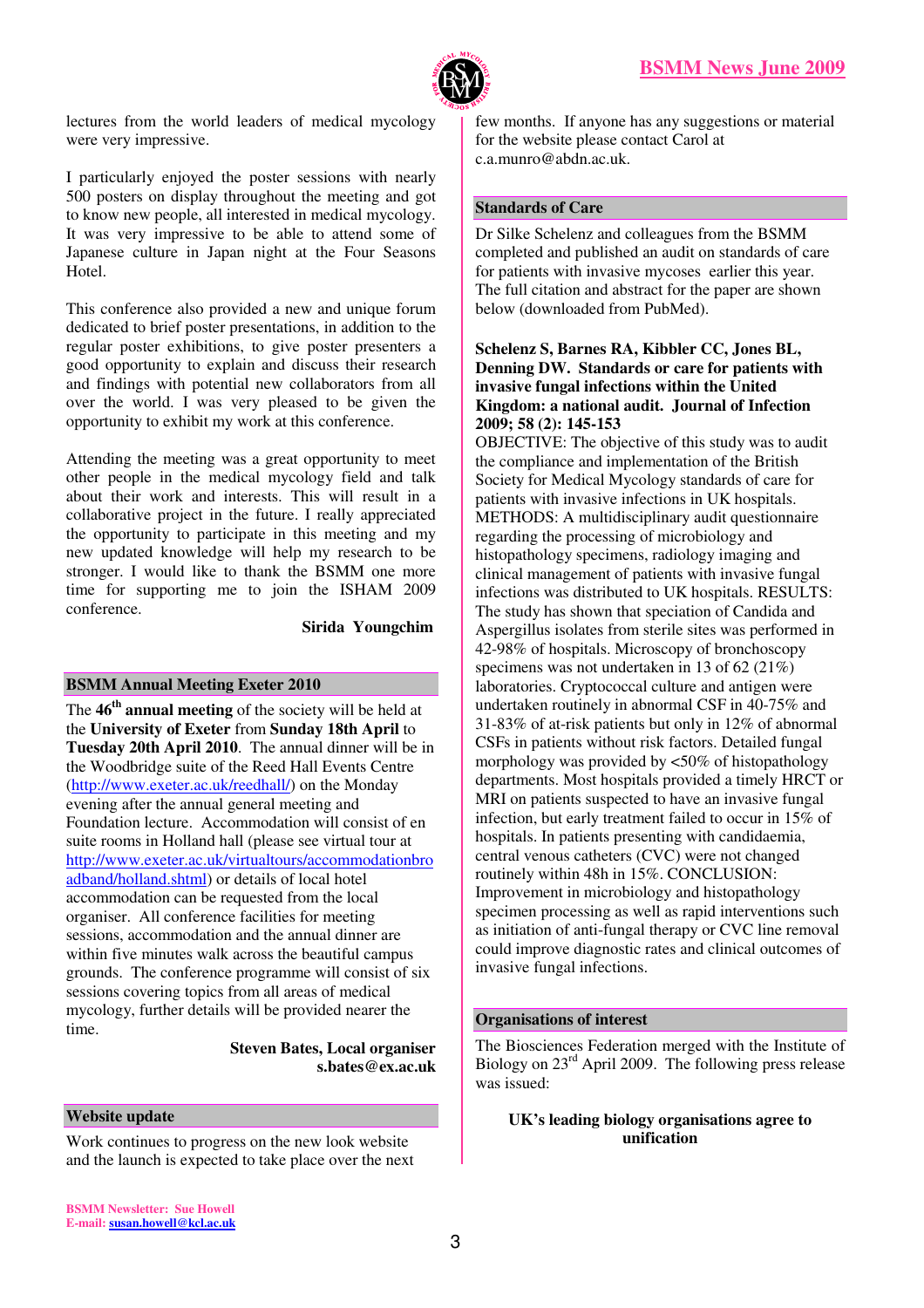

Members of the UK's two leading biology organisations, the Institute of Biology (IoB) and the Biosciences Federation (BSF), have voted overwhelmingly in favour of unification to form a single organisation, the *Society of Biology*. This positive development takes the IoB and BSF a step closer to the creation of an organisation that combines the expertise of the learned societies and other biology organisations with the professional skills of the IoB and its individual members.

The Government's Chief Scientific Adviser, Professor John Beddington, said, "I am delighted to hear this news. The Life Sciences have suffered in the past through fragmentation. The future health and wealth of this nation will depend increasingly on progress made in the biological sciences, and it is excellent that the scientists involved are now all pulling together."

The move towards creation of the Society of Biology coincides with Lord Drayson's establishment of a team, within the Department for Innovation, Universities and Skills, which will carefully monitor the UK's standing in biotechnology and its applications. Professor Dame Nancy Rothwell, Chair of the Interim Council of the Society of Biology, said, "The vote of the membership demonstrates significant confidence in the work undertaken by many during the past few years to bring about this unification. The Society of Biology will have a sufficient critical mass to enable it to speak with authority over the breadth of topics covered by modern biology, and we look forward to working closely with Lord Drayson's team."

Professor Martin J Humphries, Chair of the Biochemical Society, said, "I welcome this decision because it will facilitate greater cooperation between the learned societies that represent UK Biology. The resultant synergies from these interactions will improve the ways in which learned societies represent their members, whether they are based in the UK or elsewhere in the world."

A clear majority of IoB members voted in favour of the move at the Institute's  $60<sup>th</sup>$  Annual General Meeting, held yesterday - April 22nd. Professor Raymond Dwek, who will be the last President of the IoB, said how pleased he was that the members had put the best interests of their science first. "The Institute's proud and productive 60 year history will make a valuable contribution to the development of the new body in the years ahead." Member Organisations of the Biosciences Federation voted without objection at their Annual General Meeting, held on the 15th April.

The forthcoming integration of the Institute of Biology and the Biosciences Federation offers a unique opportunity to create the leading organisation for biology in the UK. For more information, see: www.newbio.info.

# **The Infectious Disease Research Network (IDRN) has undergone a facelift!**

New website launched for 2009

We have updated our website, with a new, clean interface and uncluttered design. The site now incorporates the following features –

- A forum, for online discussion. Ask and answer questions, engage in debate, and share ideas. There is also the facility to create forums with restricted access, for private discussion.
- A revised and simplified researchers database. If you need an expert in a certain infection, a collaborator with the appropriate skills, or a speaker for an event, then simply login and enter your search criteria. Searches can specify a particular infection, theme or area of expertise (e.g. statistics, typing, economics).
- All existing IDRN resources, such as the extensive funding and training bulletins, information pages on the Human Tissue Act, presentations from our previous events, and the research mapping exercise.

 Membership is completely free! To register as a member, and for any further information you need, please visit www.idrn.org

#### **Forthcoming meetings**

**Yeast genetics and Molecular Biology**  24th International conference, July 19 - 24 2009, Manchester, UK http://www.yeastgenetics.org/home/

The 27th International Specialised **Symposium on Yeast**: "Pasteur's Legacy: Yeast for Health and Biotechnologies" will be held in Paris, France, August 26 - 29, 2009. Email: claude.gaillardin@grignon.inra.fr.

#### **British Mycological Society**

Annual scientific meeting, 1 - 4 September 2009, West Park Conference Centre, Dundee, Scotland. http://www.britmycolsoc.org.uk/events/showevent.asp? EventID=111

# **SGM Autumn**

7<sup>th</sup> -10<sup>th</sup> September 2009, Edinburgh, Scotland. www.sgm.ac.uk/meetings/forthcoming.cfm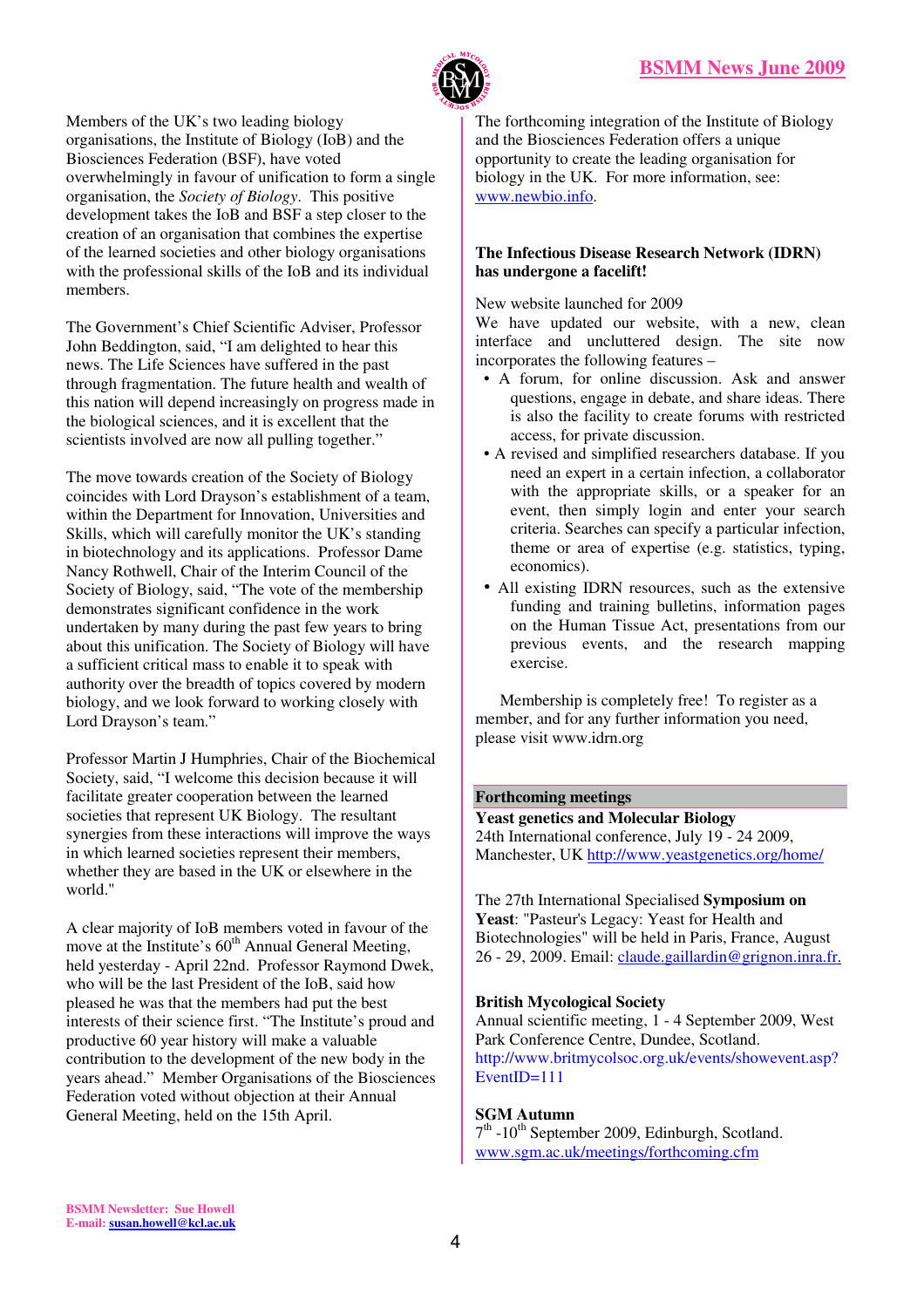

# **TIMM-4**

4th Trends in Medical Mycology, October 18- 21, 2009, Athens, Greece. www.timm2009.org

# **SGM Spring**

 $29<sup>th</sup> March -1<sup>st</sup>$  April 2010, Edinburgh, Scotland. www.sgm.ac.uk/meetings/forthcoming.cfm

# **ECCMID**

 $10^{th}$  -13<sup>th</sup> April 2010, Vienna, Austria. www.congress.ch/ECCMID2010/main.html

# **BSMM 46th Annual meeting**

18<sup>th</sup> -20<sup>th</sup> April, Exeter UK. www.bsmm.org

# **ASID 2010**

Australian Society for Infectious Diseases  $26^{th} - 29^{th}$  May 2010, Brisbane, Australia. www.asid.net.au

# **IMC9: The Biology of Fungi**

1<sup>st</sup>-6<sup>th</sup> August 2010, Edinburgh, Scotland. www.imc9.info/

# **AICA 2010**

Australian Infection Control Association  $4<sup>th</sup>$ -6<sup>th</sup> October 2010, Perth, Australia. http://www.aica.org.au/default.asp?PageID=14

#### **Items for the next BSMM newsletter**

If you have any ideas, reviewed a mycology book, or come across something that would be of interest to our community, and that would be suitable for publication in the BSMM Newsletter please email Sue at **susan.howell@kcl.ac.uk** 

#### **BSMM membership**

Currently the Society has 313 members. There are 234 UK members and 75 overseas members including 29 honorary and life members.

Since the AGM in March the Society would like to welcome the following members:

Rebecca Gorton, London

Timoleon Vyzantiadis, Greece

Jagdish Chander, India

Floencia Minussi, London

Luis Castillo (Aberdeen)

Hector Mora-Montes (Aberdeen)

#### **And finally…..**

Some photos from the dinner at the Annual meeting:

With thanks to the outgoing BSMM President, Dr Elizabeth Johnson.



And a welcome to the incoming BSMM President, Professor Chris Kibbler.

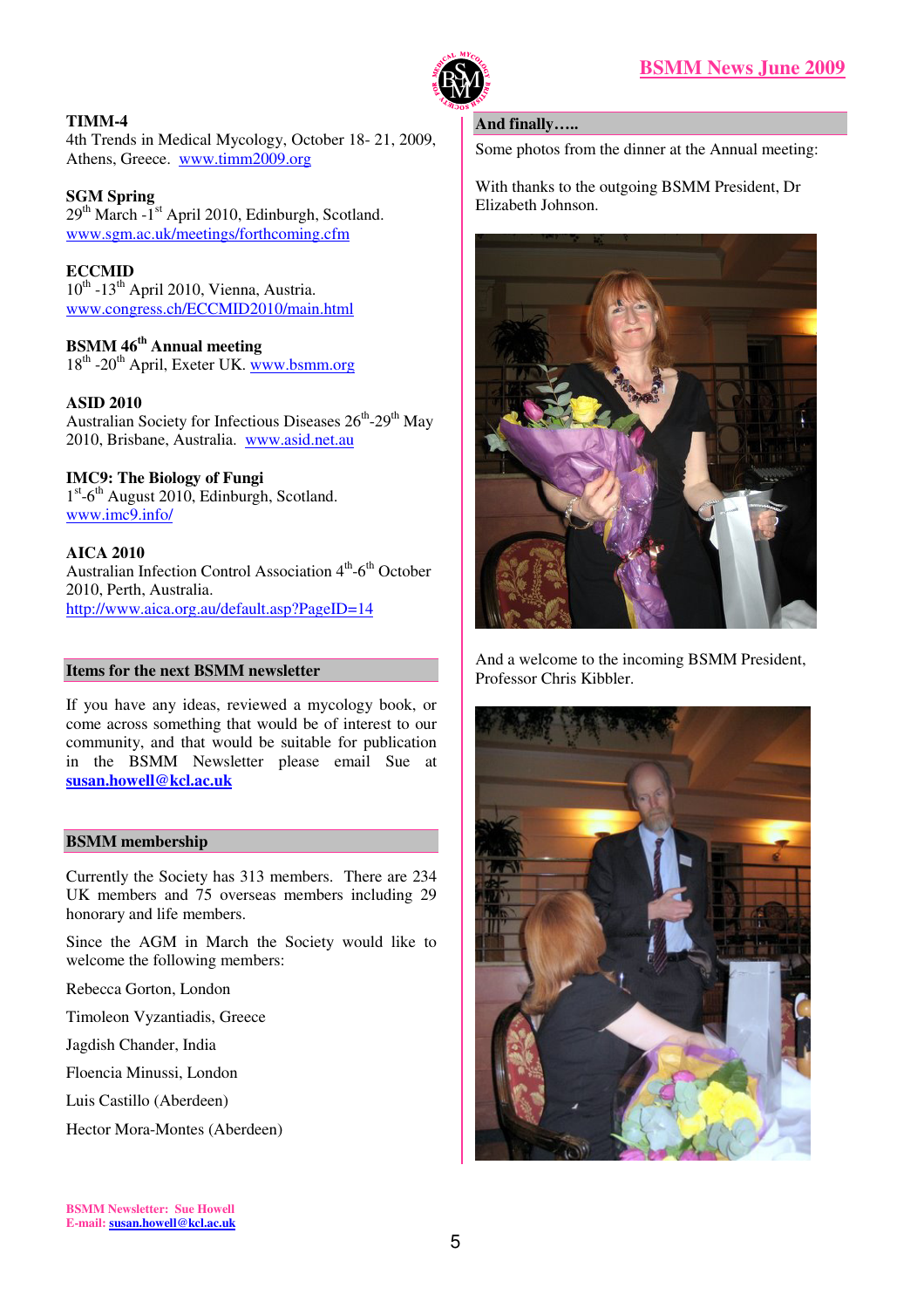

#### **BSMM Annual General Meeting 2009**

**Minutes of the 45th BSMM AGM held on 30th March 2009 in London.** 

Members present: 38

#### **1. Apologies for absence**

Apologies were received from Prof J Muller, Prof R Kappe, Dr R Forster, Dr Michael Petrou.

# **2. Minutes of the 44th General Meeting held on 31st March 2008.**

Item 10 Annual Scientific Meetings – The year for the London meeting was incorrect and should be amended to 2009. With this correction the minutes were accepted by those present and signed by the President.

#### **3. Matters arising from the minutes.**

There were no matters arising that were not dealt with in other parts of the agenda.

#### **4. President's report**

Dr Johnson asked for the membership to stand for a moment's silent respect for the passing of Dr John Edwards. She then spoke to a written report, as follows: It is my sad duty to report the death of Dr John Edwards one of the founder members of the BSMM, a past secretary of the Society from 1991 to 1994 and organiser of a memorable meeting in Cardiff in 1986. John will be remembered as a very warm and friendly person with a ready wit, sharp intellect, love of jazz and powerful baritone. His widow Julie has asked me to pass on her thanks to the many people who sent condolences and made generous donations in John's memory.

I will briefly summarise the activities of the Society since we last met at the annual meeting in Norwich last year. The Norwich meeting was a great success with an opportunity to view the unique Sainsbury museum before the annual dinner. We owe our sincere thanks to Silke Schelenz who was the local organiser, she did a remarkable job and earned the respect and admiration of all for her professionalism in the face of very difficult circumstances. Our thanks for the Norwich meeting also go to the rest of the local team for all their efforts on our behalf and of course to Gary Moran for organising such an interesting and thought-provoking scientific programme.

The BSMM/UCL Diploma/MSc in Medical Mycology continues to thrive, to continue our financial support and help secure the future of the course the BSMM

executive committee has decided to award annual bursaries on a competitive basis thus helping to fulfil several of our charitable functions in the advance of education. We will be hearing more about this course from Chris Kibbler, the course director, later in the agenda. As always we extend our sincere thanks to Chris.

The UK Clinical Mycology Network (UKCMN) once again has a half day meeting immediately following our annual meeting. I will leave it to Chris Kibbler the Chairman to update us on progress with this initiative.

As regards the formal working parties we will hear about developments with these later in the agenda but thanks and congratulations go to Silke Schelenz, as chair of the BSMM working party on standards of care for conducting an audit of the 2003 standards which has recently been published in the Journal of Infection. I currently chair the working party for the Registry of Invasive Fungal Infection, Carol Munro chairs the working party on updating and improving the web presence of the BSMM and Richard Barton chairs the working party on serology.

The Society continues to try to raise the profile of mycology in the UK and to this end sponsored Dr Hobson and Dr Schelenz to talk at the FIS meeting in November 2008.

It has been heartening to see the numbers of BSMM members acting as faculty for the forthcoming ISHAM meeting in Tokyo in May and the Trends In Medical Mycology meeting in Athens in October proving that UK Mycology is alive and well and making a continuing impact on the world stage.

Thank you to Elaine Bignell for facilitating our  $45<sup>th</sup>$ Annual meeting here at Imperial – you have done an excellent job. Thanks also to Gary Moran who steps down as meetings secretary this year and who has got us off to a promising start with what I am sure will continue to be a very interesting programme. Thank you as always to our sponsors from the pharmaceutical industry who are in alphabetical order Astellas Pharmaceuticals, Cape Cod Associates, Gilead, MSD, and Pfizer.

Finally I would like to extend my very warm thanks indeed to all the committee members with whom I have greatly enjoyed working during my term as President. It has been a pleasure and an honor to act as President for this society and thank you all for making our society such a great one!

The report was proposed by Dr Hobson and seconded by Dr Barnes.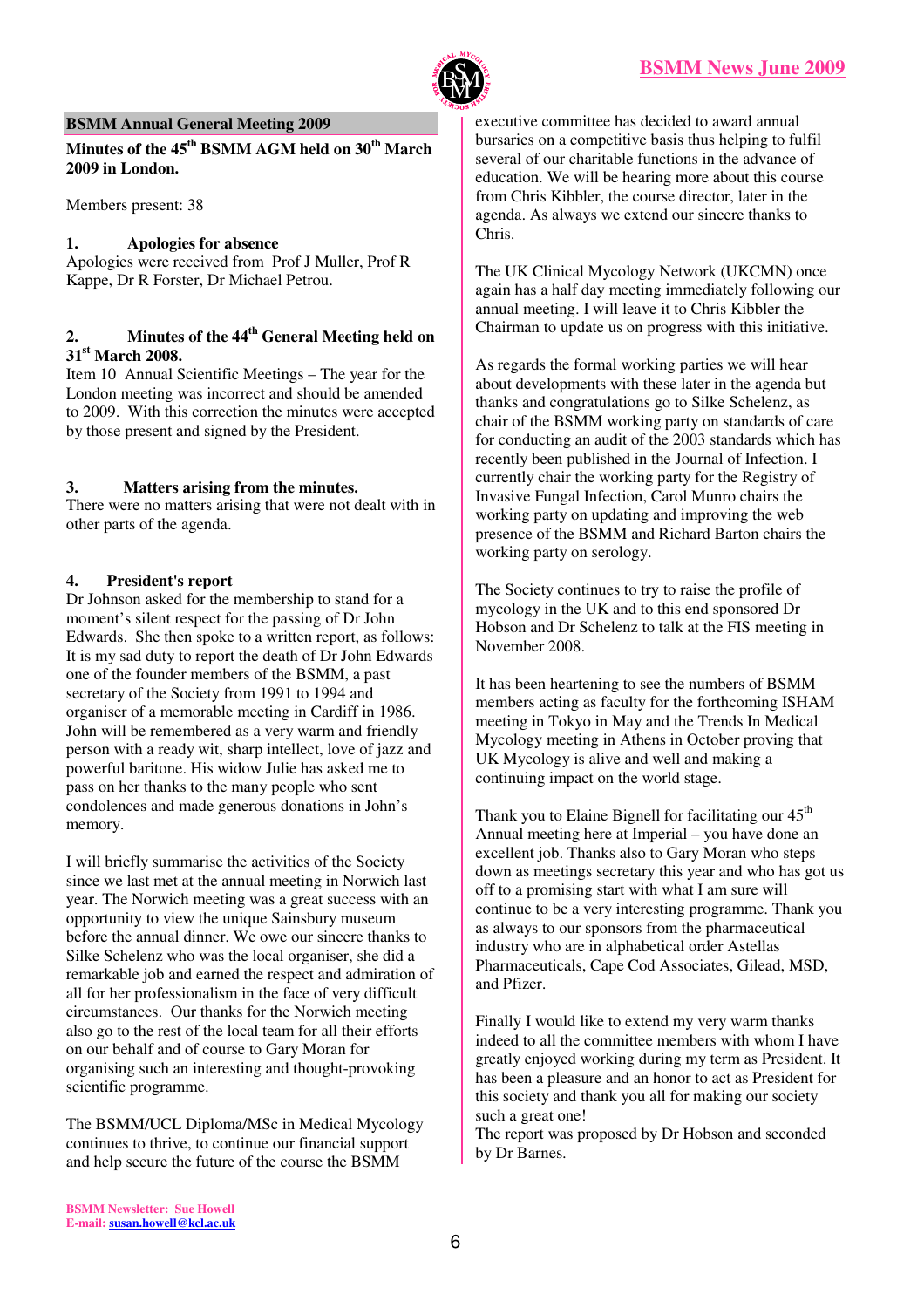

# **5. Treasurer's report**

Dr Donna MacCallum spoke to a written report for the financial year ending 31st December 2009, the text of which was as follows:

It is my duty to present the financial accounts to members of the society for the year ended 31<sup>st</sup> December 2008.

The accounts are broken down into a statement of the financial activities on page 1 and the balance sheet on page 2. Notes attached to the various financial activities follow on pages 3, 4 and 5. For all financial activities of the Society, figures for the previous financial year are shown on the right for comparison.

The financial activities of the Society are shown on page 2. The income of the society was as follows: subscriptions amounted to £3089 and the Leeds course generated a profit of £10,246. The Society would again like to thank Dr Ruth Ashbee for all her hard work in organising and running such a successful course once again. No figures are shown for the previous year as the course runs every two years. The accounts for the Leeds course can be found in Note 3 (page 4).

The 2008 Annual BSMM meeting was held at the University of East Anglia, Norwich and generated a surplus of £6546. The Society would like to thank Dr Silke Schelenz for all of her hard work in organising such an enjoyable meeting under difficult circumstances. The accounts for the meeting are shown in Note 4, with the accounts for the previous annual meeting (Leeds, 2007) shown on the right.

Other income for the society included bank interest of £1298 and support of the fungal registry of £26,667.

Expenses of the Society for the year ending  $31<sup>st</sup>$ December 2008 included the payment of 6 travel grants, amounting to £2430 (Note 6, pg 5). Travel grants allowed members to attend the ASM Candida and Candidiasis meeting in New York and the Advances against Aspergillosis meeting in Miami, Florida. This level of funding exceeds the amount paid out in the previous financial year (£1016).

Other expenditure of the Society included financing of two working parties; Fungal Registry and Standards of Care. The Society also made a payment of £26,667 to maintain the Fungal Registry. Management and administrative costs of the Society for 2008 amounted to £3255 (note 2, page 3), which included £1303 of committee expenses. These costs are of a similar level to those of the previous financial year.

The balance sheet on page 1 shows that the society presently has accruals of £230, which represents the accountancy fee. The balance sheet also shows that the current assets, and hence net worth, of the Society amount to £148,799 (an increase from the previous financial year).

The President informed the AGM that following the recent instability of financial institutions the Treasurer will be looking into splitting the BSMM assets into £30 000 quantities and spreading them across different banks/building societies, as this sum is currently guaranteed by the government in case of bank collapse.

The report was proposed by Dr Moran and seconded by Dr Shankland.

# **6. Secretary's report**

Dr Sue Howell spoke to a written report, the text of which was as follows:

Dr Richard Hobson is thanked for handing over such a well organised data management system, which has made the administration and extraction of the Society's membership information straight forward.

The total membership is 302 with 229 UK and 74 overseas members, of which 28 are honorary and one is a life member. Compared to this time last year we have five fewer members. The Society would like to welcome six new members: Rebecca Hall, Elaine McCulloch, Jill Cheetham, Margherita Bertuzzi, Nicola Smith, Veronica Ogunleye, and Purnima Ramnarain. Five members have resigned this year, amongst them Professors Keith Holland and Wolf Meinhof who are retiring, and the Society lost one of its long standing members Dr John Edwards as mentioned by the President earlier.

The Society offers funding for members to attend meetings using a Travel Grant or to gain experience and training in another laboratory using the Glynn Evans Mycology Award. There were no applications for the Glyn Evans Award but there were eight applications for Travel Grants. A total of £6780 was requested to support travel to ISHAM, BSMM, and a Fungal Genetics meeting, and £4560 was awarded. A condition of the award is to write a report of the meeting for the Society and these will be published in the Newsletters in the coming months.

Two newsletters were published last year and Geoff Gadd is thanked for always providing a cartoon to liven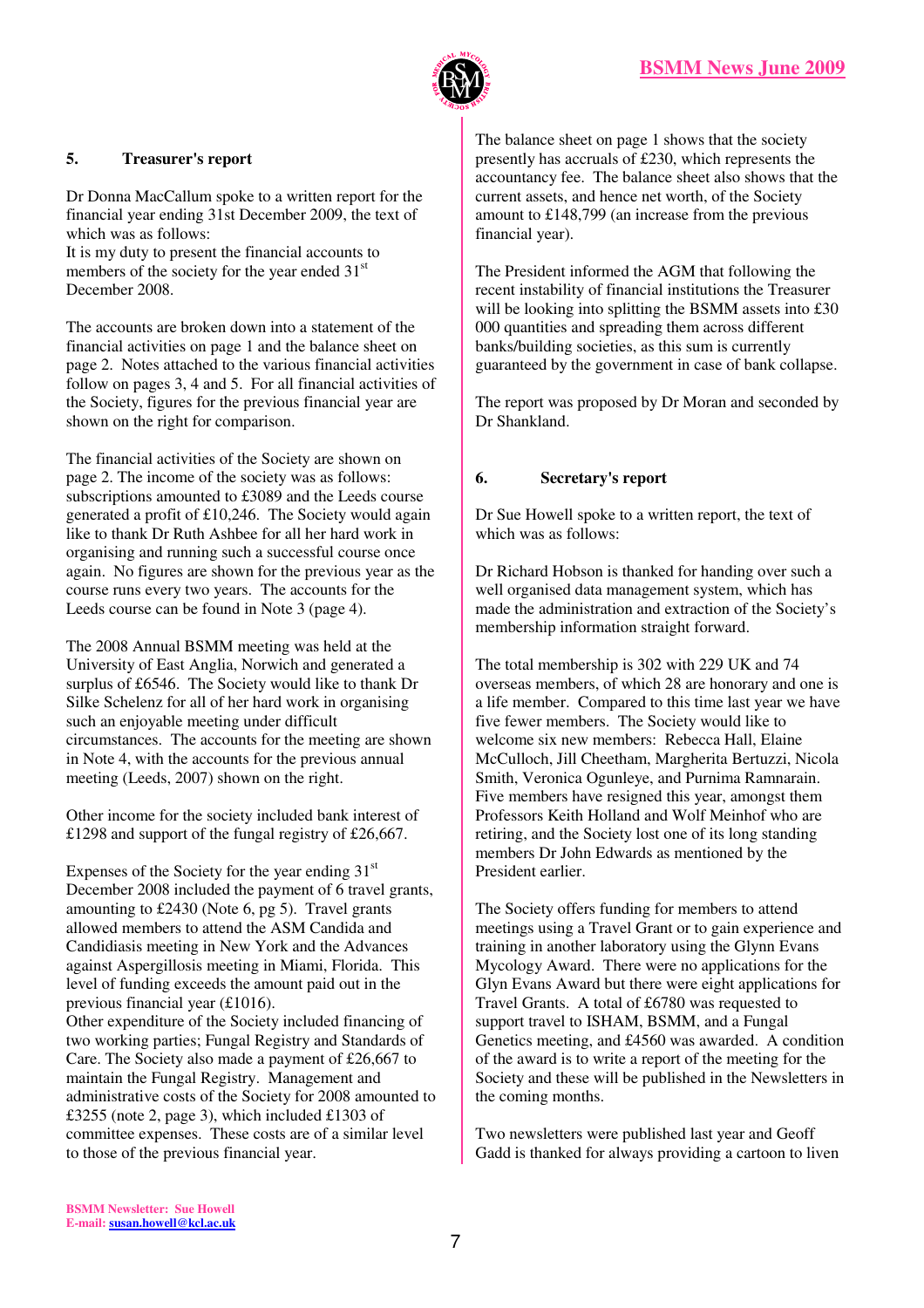

things up. The last newsletter featured a book corner to help a member locate a mycology text book and this reached a successful conclusion thanks to the kind help of Dr Gillian Shankland.

Three terms of office for the Executive Committee come to completion with this meeting; the President, the Treasurer, and the Meetings Secretary. Dr Elizabeth Johnson, Dr Donna MacCallum, and Dr Gary Moran are thanked for the huge contribution they have made to the Society during their terms of office. The membership was invited to forward nominations for these posts to the Secretary. The Executive Committee nominated Professor Chris Kibbler for President and this was not contested by the membership. One nomination was received for the Meetings Secretary for Dr Julian Naglik, but no nominations were received for the position of Treasurer. Dr MacCallum has kindly agreed to remain in post for one more year while a successor is sought.

Points raised from the membership included:

- that the provision for life and honorary membership should be better publicised on the website and in newsletters.

- that it was a pity no one had applied for the Glyn Evans Award to gain experience and that this should be better publicised.

- That the incoming President should be congratulated and the outgoing officers thanked.

The report was proposed by Dr Ashbee and seconded by Dr Kibbler.

# **7. Working party reports**

(i) BSMM/UCL Diploma/MSc – Professor Chris Kibbler

Prof. Kibbler spoke to a written report, as follows:

Although there are currently more than 20 students on the course, only two joined in this last academic year. Students dropped out for a number of reasons during the enrolment process, but concern about finance was one of them. As a consequence, the BSMM executive has agreed to make one or more bursaries available to support students who have difficulty in supporting their fees. We are pleased to say that we have had more interest in next year's enrolment already and we are more optimistic about the numbers than last year.

Several changes have been made to the course this year. The Diploma has been brought more into line with UCL's diploma courses and, amongst the changes made, a project is no longer part of the course structure.

These amendments have meant that the course can now be completed in between two and five years, which we hope will appeal to those wishing to complete in a shorter time.

During the past year, the DVD content has been extensively updated and we are grateful to all those who have given up their time to do this - it has not been an easy task.

The financial arrangement between UCL and the Society has been revised and the Society is currently no longer contributing to the running of the course. This will be kept under review and, hopefully, the Society will receive a share of any surplus income in the future. This will, of course, depend upon student numbers.

Thanks should, once again, go to the Course Committee and the module tutors, the BSMM supervisors and departmental mentors, Tim McHugh (the other UCL tutor), the external examiners and Anne Dickens, our course administrator, for all their efforts in keeping the course running smoothly.

The President outlined the initial discussions on the bursary scheme: applications would be invited to submit a 500 word essay on how undertaking the course would contribute to mycology in their country of origin, and that a sum would be set aside to be distributed amongst suitable applicants. The exact sum is yet to be decided upon as the financial details need to be established to ensure that the commitment can be sustained for the duration of the student(s) registration.

(ii) Standards of Care – Dr Silke Schelenz A paper entitiled "Standards of care for patients with invasive fungal infections within the United Kingdom: a national audit" was published in January 2009 in the Journal of Infection. The working party is planning to meet soon and it is hoped that a draft of the revised standards will be ready by summer 2009.

(iii) Website – Dr Carol Munro. Dr Carol Munro as been liasing with the website designer to update the appearance and to provide additional features such as the ability to register and pay for meetings on-line. The launch has been delayed until after the Annual Meeting to ensure that any teething troubles would not affect the meeting this year. Carol will be taking over managing the site from the designer when it is launched.

The new site has a new front page, online application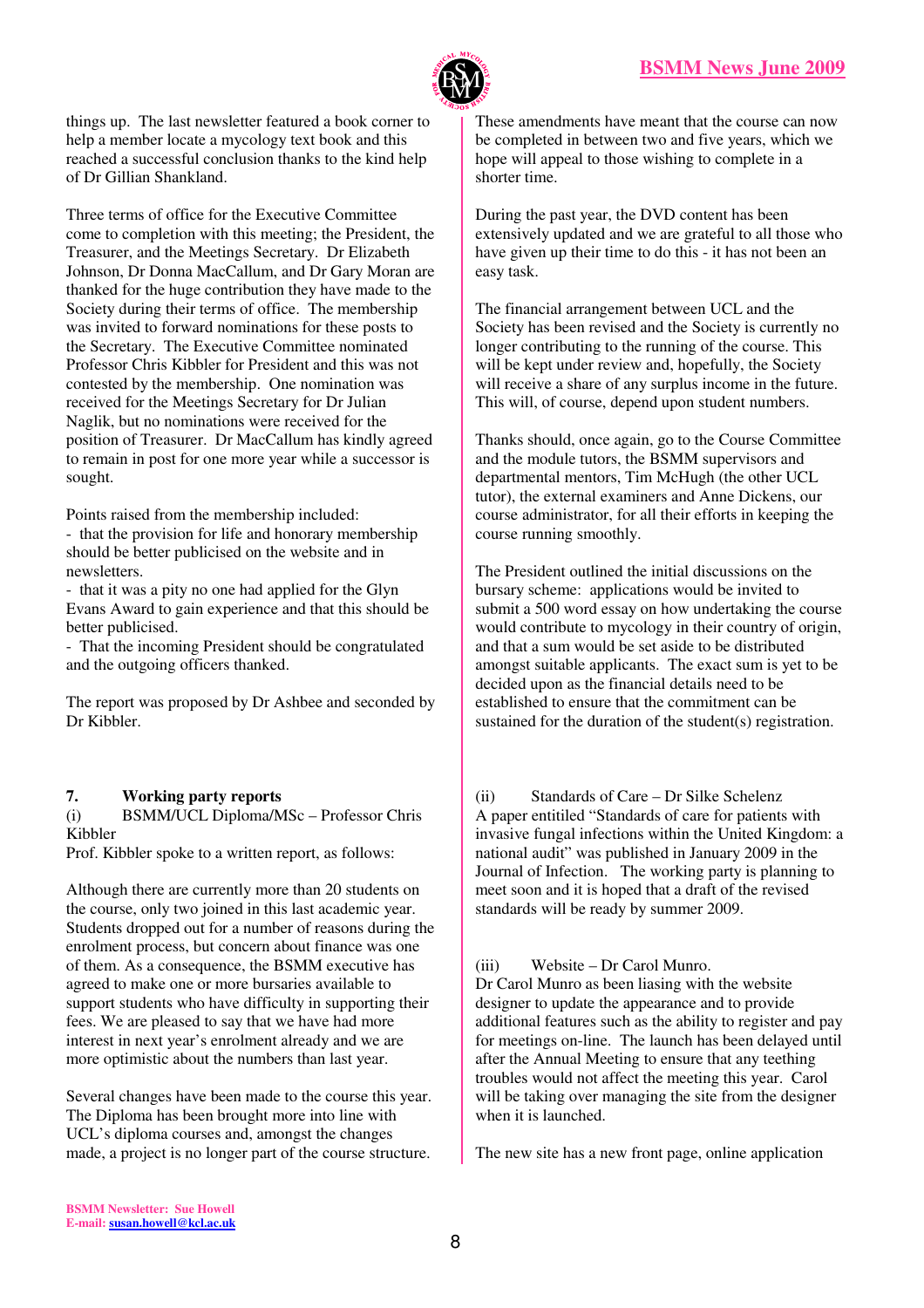

forms for membership and grants which will be emailed directly to the Secretary, payment option with Paypal, and a paper based option for registration and payment. There will also be an ability to view abstracts from the annual meeting. As a result of these significant changes the website will be moved to a new server able to facilitate these new functions, but the web address will remain the same: www.BSMM.org

Dr Munro asked that members email her with any ideas of what they would like to see on the website.

#### (iv) Fungal Infection Registry – Dr Elizabeth Johnson

The Registry was designed to capture data on the incidence and management of systemic fungal infections. So far there are 4 centres registered and 3 that have expressed an interest, and data has been entered on 117 patients . Leeds have been very active in using the Registry, as heard in one of this mornings presentations at the annual meeting. A limiting factor for uptake is identification of an individual to take responsibility for entering the data at each site. Gilead, who have supported the Registry, have expressed a willingness to provide travel funds to scientific meetings for participants. The President thanked Witold Malyszczak from Gilead for all his enthusiasm, help and support with the Fungal Registry, although he has now left the company Gilead are still committed in their support for the venture.

Other pharmaceutical companies have also expressed an interest in helping to support this initiative..

(v). Serology working party – Dr Richard Barton The working party met on 19/11/08. The discussions covered what tests were offered within each member's laboratory, the pros and cons of each test and of the methods of detection. It was decided that the output from the working party would include a peer review paper and a series of documents along the lines of an HPA guideline for fungal serology. These would also be put onto the BSMM website. The scope of the working party would be confined to 6 tests: antibody tests for *Aspergillus* and *Candida,* and antigen tests for *Aspergillus*, *Candida*, *Cryptococcus* and B-glucan detection. Infections with dimorphics fungi and sporotrichosis would be outside the remit, and avian antigens and farmers lung would not be examined. The framework for consideration would follow ACCE: analytical validation, clinical validation, clinical utility, ethical, legal and social implications. It is planned for the work to be completed and published within 2 years.

Dr Barton felt the working party was a timely development in light of the Carter report which has an objective of standardisation of tests.

The next meeting is scheduled for May 2009.

# **8. UK Clinical Mycology Network**

Professor Kibbler gave a brief outline of the achievements and activities of the UK Clinical Mycology Network.

Since its inception in 2006, the Network has continued to establish its identity and remit. The website, hosted on the HPA web pages, has recently been revised and contains a lot more material. It provides access to the constitution, the membership, levels of service provision and the HPA document on future proposals for mycology services in the UK, as well as details of other UKCMN activities. This site will continue to expand to provide a valuable resource for members of the Network and others.

Current UKCMN membership consists of five regional centres in Leeds, Manchester, London, the MRL in Bristol and Cardiff. Several centres have joined at the level of specialist microbiology laboratories and recently a number of local level laboratories have joined, so the network is expanding outwards into the mycology community. Members are now increasingly becoming involved in SOP revision and guideline review, such as the "Quickguides" to fungal infection and the Clinical Knowledge Summaries, used by GPs and other healthcare workers.

The Network is continuing to focus on mycology training and accreditation and Dick Hobson, together with Rosemary Barnes, has spent a considerable amount of time developing a syllabus for mycology training to form the basis of an accreditation process via the Royal College of Pathologists. This has been agreed in principle by the College Specialty Advisory Committee and, although it will take some time for the details to be finalised and a lot of work for the members of this society in the future, this is very encouraging progress.

The members of the Network would like to express their thanks to Chris Lucas, who has provided such excellent support during the evolution of the Network and the Steering Committee.

# **9. Annual Scientific Meetings**

# (i) Norwich 2008

Thanks were extended to Silke for her hard work and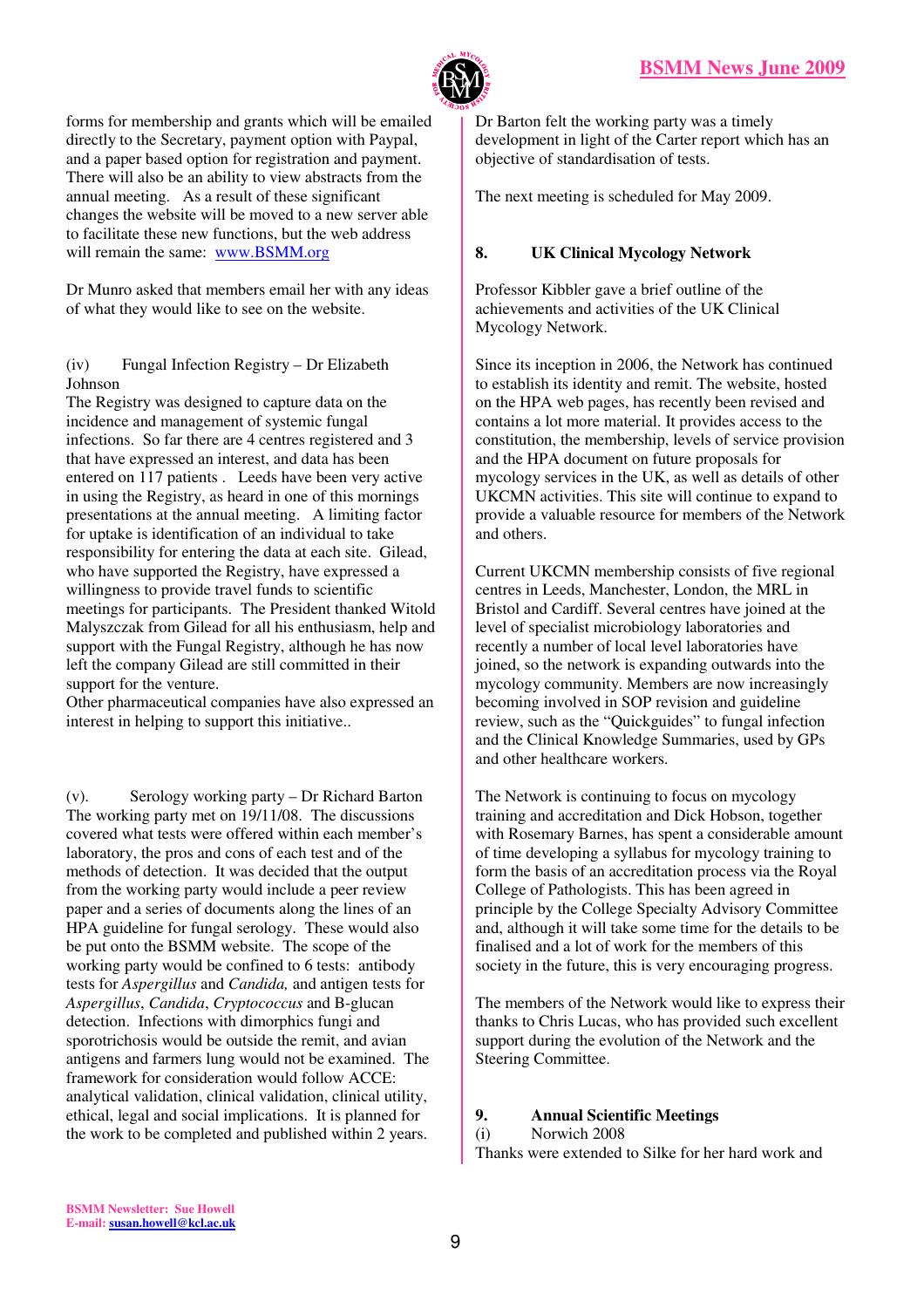

for making a profit for the Society of approximately £6500.

# (ii) London 2009

Dr Elaine Bignell is the local organiser and provided the following report to the meeting. Having made significant profit from several previous Annual Meetings, The Society last year decided to implement a new model for expenditure which included subsidy for younger researchers and clinical trainees, firstly to boost attendance and scientific content of the Annual Meetings, and secondly to foster networking among the next generation of researchers and clinicians. Subsidies were conditional upon the acceptance of oral and poster presentation abstracts.

The Society therefore waived registration fees for 8 poster-presenting students and completely subsidised the attendance of 5 trainees making oral presentations. 4 of the latter 5 are presenting data of an applied or clinical nature, all of the subsidised poster presentations detailed laboratory research of a more basic nature. We have also subsidised the attendance of 8 invited speakers, two of whom have travelled from the US.

Accommodation costs have been high this year due to the London location, this was reflected in the cost of registration. The sum of subsidised accommodation (for students and invited speakers) was £2834. The total accommodation bill will be £12532.

Conferencing costs for Sunday, Monday and Tuesday amounted to £16 500, sundries including stationary, printing, poster prizes and entertainment (which was sourced from Imperial College clubs and societies) amounted to £1200, bringing the total meeting costs to £30232

Registrations for the meeting raised approximately £18000 and we attracted sponsorship of £10000. On balance, therefore, the meeting will have cost the Society approximately £3000 once travel expenses for invited speakers have been covered.

Based upon this working model, it is evident that for future meetings, with sustained contributions from sponsors and lower running costs outside of London, it will be possible to fund still more contributions from younger members of the Society.

In terms of location, I believe the meeting benefitted from its London location by attracting a higher than usual number of day delegates  $(=20)$ . In terms of timing, the proximity of the Asilomar meeting likely had a negative impact, along with imminent FEBS and

ISHAM meetings both of which will be taking place next week.

# (iii) Exeter 2010

Dr Steve Bates is the local organiser and confirmed the dates for the 2010 meeting to be  $11<sup>th</sup>$  to  $13<sup>th</sup>$  April 2010. This will be the week after Easter in order to prevent the clash with the biennial ASM Candida meeting. Accommodation will be in the University of Exeter in an attempt to keep costs down.. Members were invited to send suggestions for the programme to himself or to the Meetings Secretary Dr Julian Naglik.

# (iv) Glasgow 2011

Dr Claire Alexander and Dr Gillian Shankland will be hosting the meeting in 2011. Dr Shankland extended a warm welcome to the BSMM and reminded us that Glasgow was a popular location for BSMM meetings as it has been held there on 5 other occasions in the Society's history.

# $(v)$  Cardiff 2012

Dr Rosemary Barnes will be the host for this meeting.

# **10. Election of Honorary and Life members**

Members may be nominated for honorary membership after making a significant contribution to the Society. Members may be nominated for life membership when they retire and are no longer active in the mycological community, but have contributed a great deal during their working life.

No nominations have been received for Honorary Membership. Professor Wolf Meinhof has been nominated for Life membership by Dr Donna MacCallum and Dr Elizabeth Johnson. Professor Frank Odds knew Professor Meinhof personally and described his contribution to the BSMM and mycology as a whole. Professor Meinhof has been a member for over 30 years and in the 1970s and 80s always attended the BSMM annual meetings. He had been nominated for Secretary of ISHAM and was a prominent figure in German mycology. It was agreed that this nomination was entirely appropriate and the membership agreed unanimously.

Following a question it was agreed that the new website should include a list of the current life and honorary members.

# **11. Election of Executive Committee members**

(i) President  $(2009-2012)$  – One nomination was received for Professor Chris Kibbler who was duly elected to the post and congratulated by the